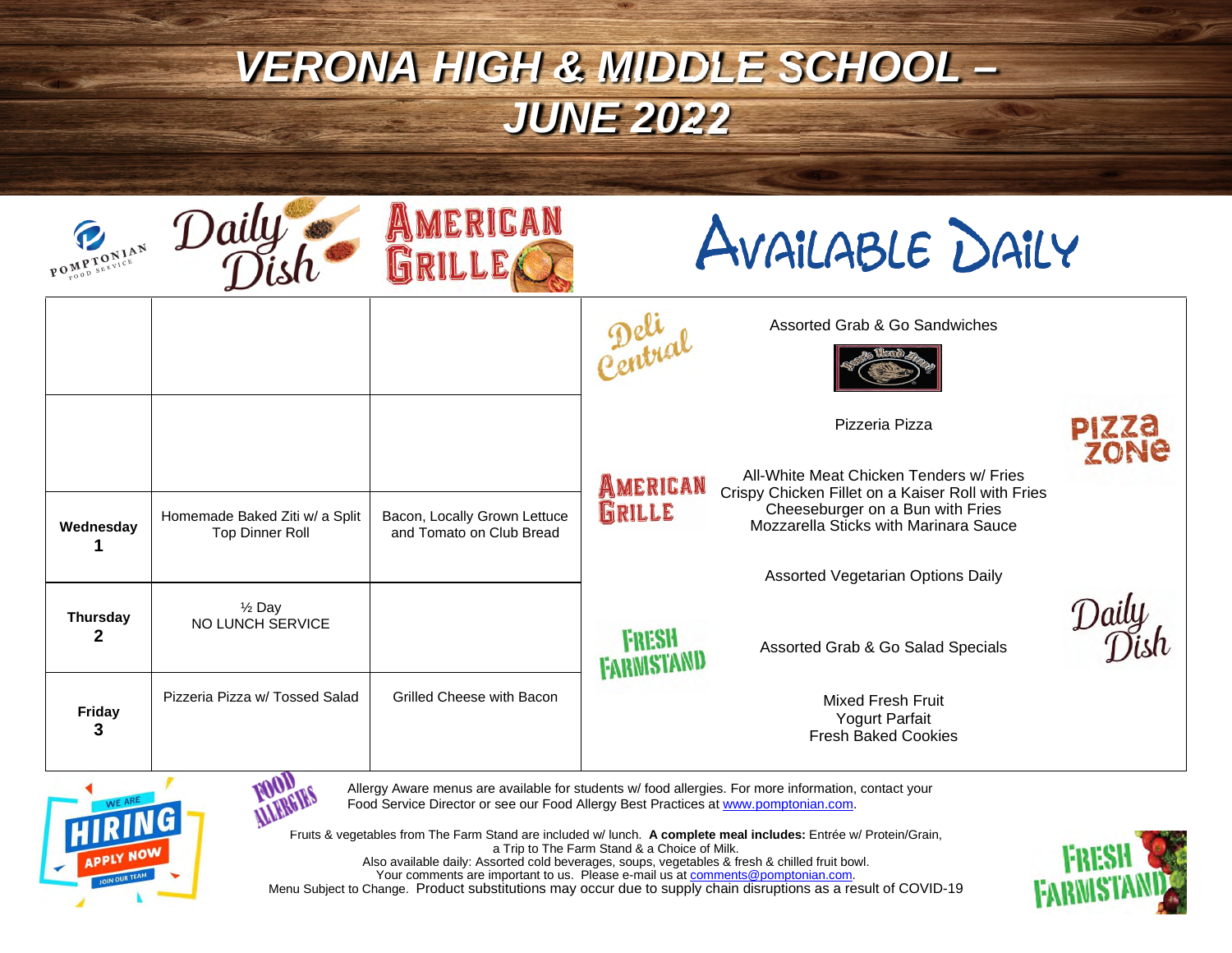| POMPTONIAN           | Daily                                                                               | AMERICAN<br>GRILLEA                                                               | AVAILABLE DAILY            |                                                                                                                                                                           |                      |
|----------------------|-------------------------------------------------------------------------------------|-----------------------------------------------------------------------------------|----------------------------|---------------------------------------------------------------------------------------------------------------------------------------------------------------------------|----------------------|
| <b>Monday</b><br>6   | Boneless Chicken Wings w/<br>Mashed Potatoes and Locally<br>Grown Roasted Asparagus | Chipotle Chicken Wrap                                                             | Della                      | Assorted Grab & Go Sandwiches                                                                                                                                             |                      |
| <b>Tuesday</b>       | <b>SCHOOL CLOSED</b><br>NO LUNCH SERVICE                                            |                                                                                   |                            | Pizzeria Pizza                                                                                                                                                            | <b>PIZZA</b><br>ZONE |
| Wednesday<br>ឧ       | <b>General Tso Chicken with Rice</b><br>and Broccoli                                | Ranch Chicken Wrap                                                                | AMERICAN<br>GRILLE         | All-White Meat Chicken Tenders w/ Fries<br>Crispy Chicken Fillet on a Kaiser Roll with Fries<br>Cheeseburger on a Bun with Fries<br>Mozzarella Sticks with Marinara Sauce |                      |
|                      |                                                                                     |                                                                                   |                            | <b>Assorted Vegetarian Options Daily</b>                                                                                                                                  |                      |
| <b>Thursday</b><br>9 | All-Beef Hot Dog on a Bun w/<br><b>Baked Beans</b>                                  | Pepperoni Pizza Panini                                                            | <b>FRESH</b><br>FARWISTAND | Assorted Grab & Go Salad Specials                                                                                                                                         |                      |
| Friday<br>10         | Pizzeria Pizza w/ Tossed Salad                                                      | <b>Grilled Cheese with Bacon</b>                                                  |                            | <b>Mixed Fresh Fruit</b><br><b>Yogurt Parfait</b><br><b>Fresh Baked Cookies</b>                                                                                           |                      |
|                      |                                                                                     | Food Service Director or see our Food Allergy Rest Practices at www.perprison.com |                            | Allergy Aware menus are available for students w/ food allergies. For more information, contact your                                                                      |                      |



**ALLERGIES**<br>*FOOD* Allergy Aware menus are available for students w/ food allergies. For more information, contact your Food Service Director or see our Food Allergy Best Practices at www.pomptonian.com.

Fruits & vegetables from The Farm Stand are included w/ lunch. **A complete meal includes:** Entrée w/ Protein/Grain, a Trip to The Farm Stand & a Choice of Milk. Also available daily: Assorted cold beverages, soups, vegetables & fresh & chilled fruit bowl. Your comments are important to us. Please e-mail us at comments@pomptonian.com. Menu Subject to Change. Product substitutions may occur due to supply chain disruptions as a result of COVID-19

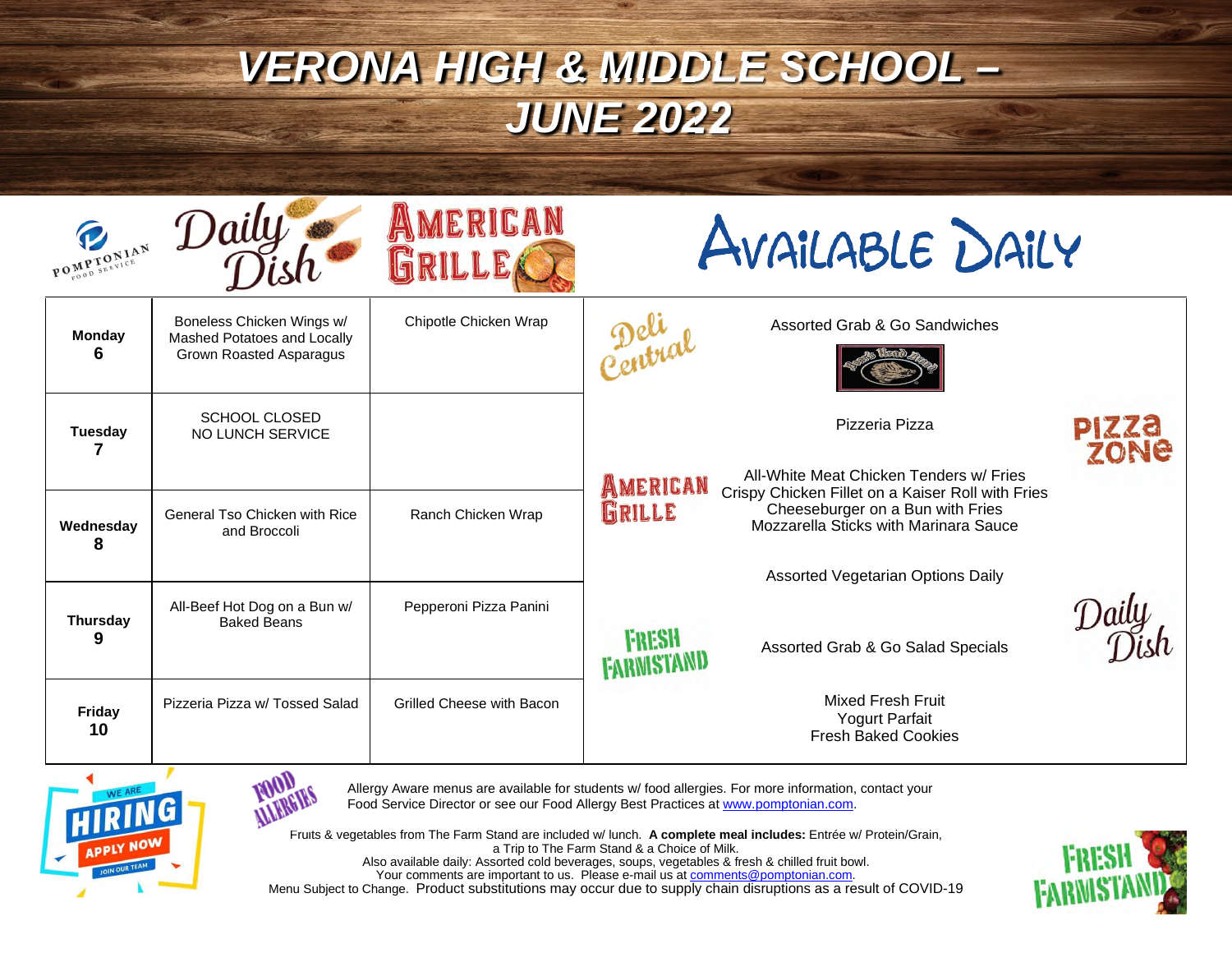| POMPTONIAN<br><b>NATIONAL</b>                                                                                                                                                               | Daily                                                                  | AMERICAN<br><b>GRILLE</b>    | AVAILABLE DAILY            |                                                                                                                                                                           |                      |
|---------------------------------------------------------------------------------------------------------------------------------------------------------------------------------------------|------------------------------------------------------------------------|------------------------------|----------------------------|---------------------------------------------------------------------------------------------------------------------------------------------------------------------------|----------------------|
| WEEK<br><b>Monday</b><br>13                                                                                                                                                                 | Pasta with Mixed Fresh<br>Vegetables in Alfredo Sauce                  | Chipotle Chicken Wrap        | Petral                     | Assorted Grab & Go Sandwiches                                                                                                                                             |                      |
| <b>Tuesday</b><br>14                                                                                                                                                                        | Pancakes w/ Pork Sausage and<br><b>Locally Grown Strawberries</b>      | <b>Turkey Club</b>           |                            | Pizzeria Pizza                                                                                                                                                            | <b>PIZZA</b><br>ZONE |
| Wednesday<br>15                                                                                                                                                                             | Chicken Parmesan w/ Local<br>Tomato Sauce, Pasta & Mixed<br>Vegetables | <b>Buffalo Chicken Wrap</b>  | AMERICAN<br>GRILLE         | All-White Meat Chicken Tenders w/ Fries<br>Crispy Chicken Fillet on a Kaiser Roll with Fries<br>Cheeseburger on a Bun with Fries<br>Mozzarella Sticks with Marinara Sauce |                      |
|                                                                                                                                                                                             | Turkey Barge: Turkey & Cheese                                          | Fresh Sauté Vegetable Panini |                            | <b>Assorted Vegetarian Options Daily</b>                                                                                                                                  |                      |
| <b>Thursday</b><br>16                                                                                                                                                                       | on Garlic Bread                                                        |                              | <b>FRESH</b><br>FARMISTAND | Assorted Grab & Go Salad Specials                                                                                                                                         |                      |
| Friday<br>17                                                                                                                                                                                | Pizzeria Pizza w/ Tossed Salad                                         | Grilled Cheese with Bacon    |                            | <b>Mixed Fresh Fruit</b><br><b>Yogurt Parfait</b><br><b>Fresh Baked Cookies</b>                                                                                           |                      |
| Allergy Aware menus are available for students w/ food allergies. For more information, contact your<br>Food Service Director or see our Food Allergy Rest Practices at www.perprisoner.com |                                                                        |                              |                            |                                                                                                                                                                           |                      |





Fruits & vegetables from The Farm Stand are included w/ lunch. **A complete meal includes:** Entrée w/ Protein/Grain, a Trip to The Farm Stand & a Choice of Milk. Also available daily: Assorted cold beverages, soups, vegetables & fresh & chilled fruit bowl. Your comments are important to us. Please e-mail us at comments@pomptonian.com.



Menu Subject to Change. Product substitutions may occur due to supply chain disruptions as a result of COVID-19